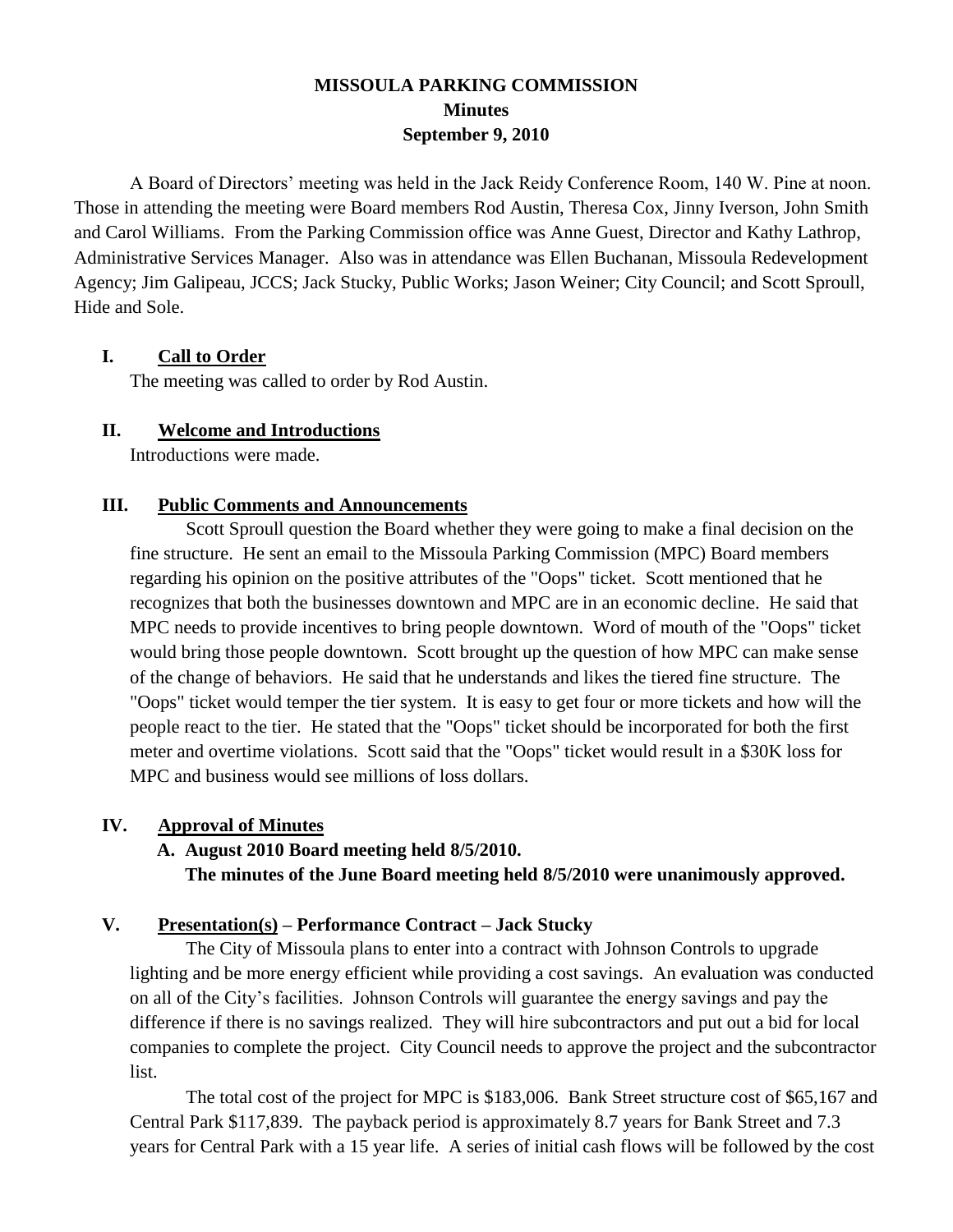savings. The two structures will be updated to halite metal lighting. The project should be complete no later 90 days from the inception.

The Downtown Master Plan (DTMP) has an item that relates to parking lighting. The Board would like to have a consultant review the Johnson Control plan and possibly integrate it with the DTMP.

A motion was made pending with the exception that we get verification of the total cost. A clarification requested as to when the check needs to be written.

#### **VI. Action Items**

No action items.

### **VII. Non-Action Items**

### **A. New Business**

**1.** No new business.

### **B. Old Business**

## **1. Fine structure – Rod Austin**

Discussion was combined with the Parking Commission Advisory Committee (PCAC) agenda item. Rod asked the Board if they are ready to make a decision and are they ready to move forward. He said that the PCAC wants to continue discussion but Rod is ready to move on. The Board was questioned as to what they needed to move forward. Rod stated that the oops ticket could possibly result in a \$60K loss. He said that the number one goal should be to change behavior but questioned on how that could be accomplished and to what extent.

Rod listed MPC perspective:

- The tier system is desired and tougher on the offenders.
- Downtown Master Plan (DTMP) recommended a \$2 ticket to begin the tier system. Fort Collins, CO previously used the "Oops" ticket as an educational tool, not to be consumer friendly.
- Possible \$60K loss if the "Oops" ticket is implemented.
- MPC fine and short term revenue was down \$90K for fiscal year 2010. The Parking Commission is not in a financial position to take a huge risk.
- A \$5 fine will change behavior. But to what extent is unknown. The fine is still customer friendly.
- It is difficult to collect higher fines which will result in a lower collection rate.
- "Fine" is just that, a fine. You do not need to be concerned about being customer friendly. Most offenders are repeat offenders and not customers.
- The first hour free in Central Park will be offered.
- The cost to write a violation is \$5. An oops ticket or remaining at a \$2 violation would result in a net loss.
- Other similar cities issue higher fines. i.e. Spokane, WA fines are higher and the downtown maintains to be vibrant.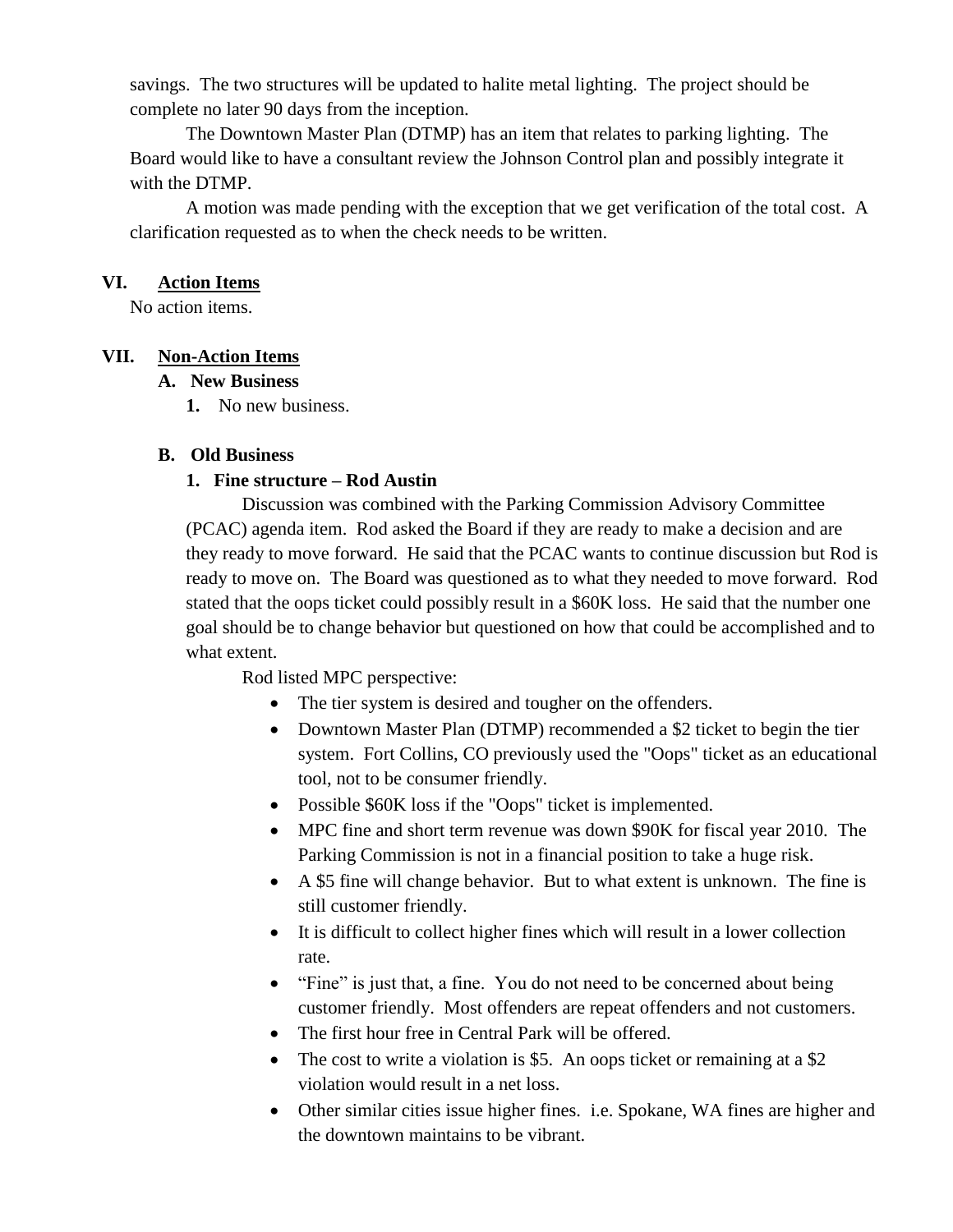Carol moved for the Board to approve option # 2 based on the fine structure handout. Option #2 is the following:

- 1. Parking Meter Violations and Overtime Violations:
	- Five dollars (\$5.00) for the first violation; and
	- Ten dollars (\$10.00) for the second violation; and
	- Fifteen dollars (\$15.00) for the third violation; and
	- Twenty dollars (\$20.00) for the four or subsequent violation incurred in the same year from the date of the first violation.
- 2. Improper Parking Violations:
	- Twenty dollars (\$20.00)

Jinny proposed a friendly amendment to the motion that would make the Board's action contingent on development of a PR and implementation plan for the new fine structure and our review of draft ordinance. This was agreed upon by the Board. Anne will work with Jim Nugent to write a draft ordinance to be review by the Board at the next meeting. She will also work on a marketing plan with the assistance of a marketing specialist. **The Board unanimously approved the motion to accept Option #2 for a new fine structure with the amendment to develop a public relations and implementation plan for both the fine structure and new ordinance language.**

### **2. N. Higgins Project – Rod Austin**

The N. Higgins project is moving along nicely. The lights will be installed early as next week. The plans for landscape are to use a zero-scape design that will be easily maintained. The bike lanes will have a textured green street print. The meters will be placed outside the bike lane.

### **3. Front Street Parking Structure Update – Ellen Buchanan**

Various individuals in the negotiations have been on vacation. The negotiations are resuming and crunching the numbers.

### **4. Parking Commission Advisory Committee (PCAC) – Rod Austin**

Discussion of PCAC was included with the fine structure agenda item.

### **5. Downtown Master Plan Update – Rod Austin**

The DTMP committee is continuing to meet. Nothing major has come up. They are creating buckets and space inventory.

### **VIII. Director's Report**

### **A. Financial Statements – July 2010**

Jim Galipeau stated that the July 2010 financial statements are in draft form. He has not received investment income from the City. He noted that lease parking is down from last year most likely due to payment timing. The two major lots with decreases are Caras Park and Central Park Structure. Fine revenue increased approximately \$1,700 and meter revenue is down about \$6,000.